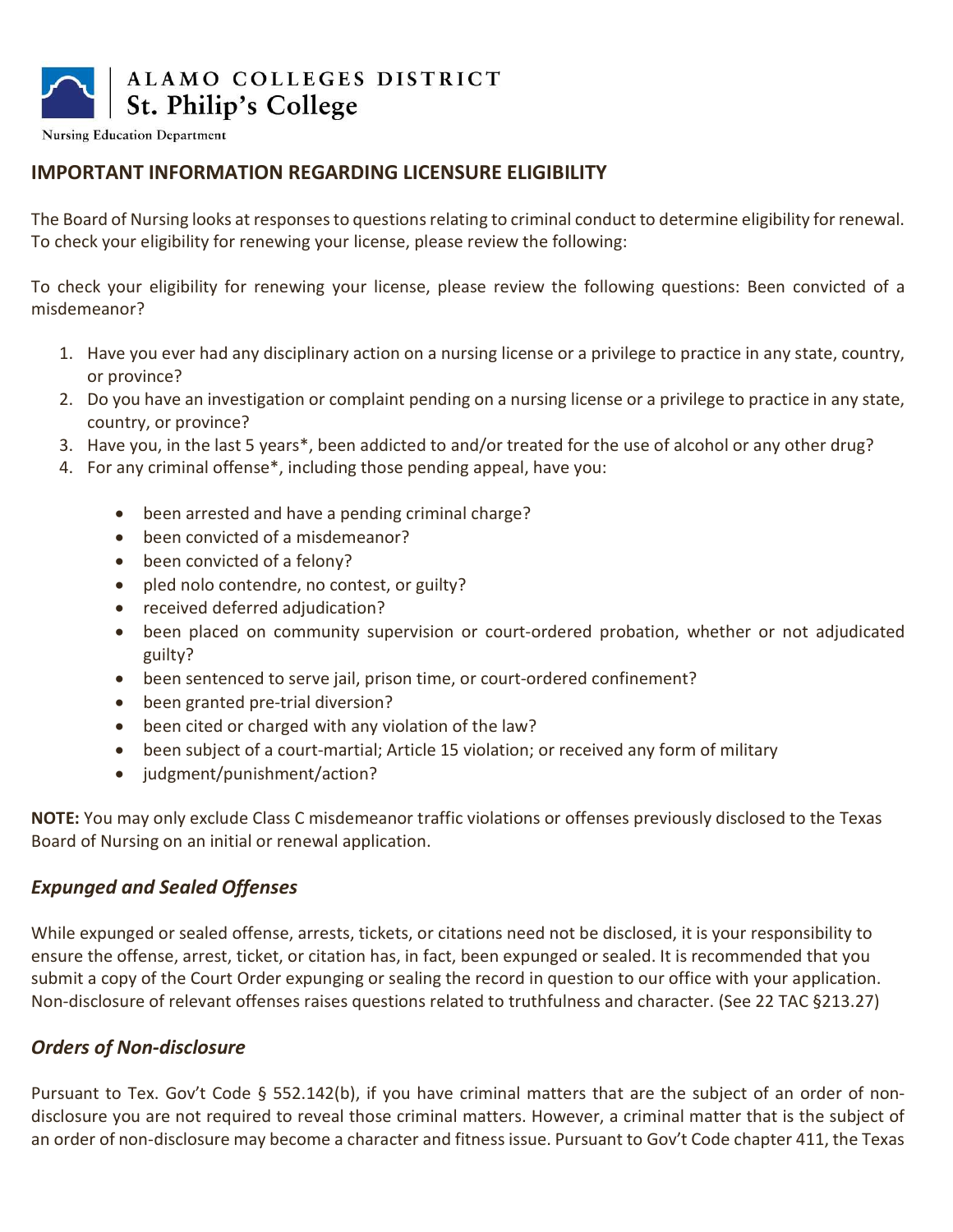

**Nursing Education Department** 

Nursing Board is entitled to access criminal history record information that is the subject of an order of nondisclosure. If the Board discovers a criminal matter that is the subject of an order of non-disclosure, even if you properly did not reveal that matter, the Board may require you to provide information about any conduct that raises issues of character and fitness.

- 5. Have you ever had any licensing (other than a nursing license) or regulatory authority in any state, jurisdiction, country, or province revoked, annulled, cancelled, accepted surrender of, suspended, placed on probation, refused to renew, or otherwise discipline any other professional or occupational license, certificate, nurse aide registration or multistate privilege to practice that you held?
- 6. Are you currently suffering from any condition for which you are not being appropriately treated that impairs your judgment or that would otherwise adversely affect your ability to practice nursing in a competent, ethical, and professional manner?
- 7. \*Are you currently the target or subject of a grand jury or governmental agency investigation?
- 8. \*Are you currently a participant in an alternative to discipline, diversion, or a peer assistance program? (This includes all confidential programs)

NOTE: Any positive response will remain confidential and not subject to public disclosure unless required by law.

9. Have you ever been granted the authority to practice nursing in any country, state, province, or territory?

NOTE: This does not apply to any nursing license(s) issued by another US state or territory, excluding Puerto Rico. If you were licensed in Puerto Rico, you should be answering yes.

\*Pursuant to the Texas Occupations Code §301.207, information, including diagnosis and treatment, regarding an individual's physical or mental condition, intemperate use of drugs or alcohol, or chemical dependency and information regarding an individual's criminal history is confidential to the same extent that information collected as part of an investigation is confidential under the Texas Occupations Code §301.466.